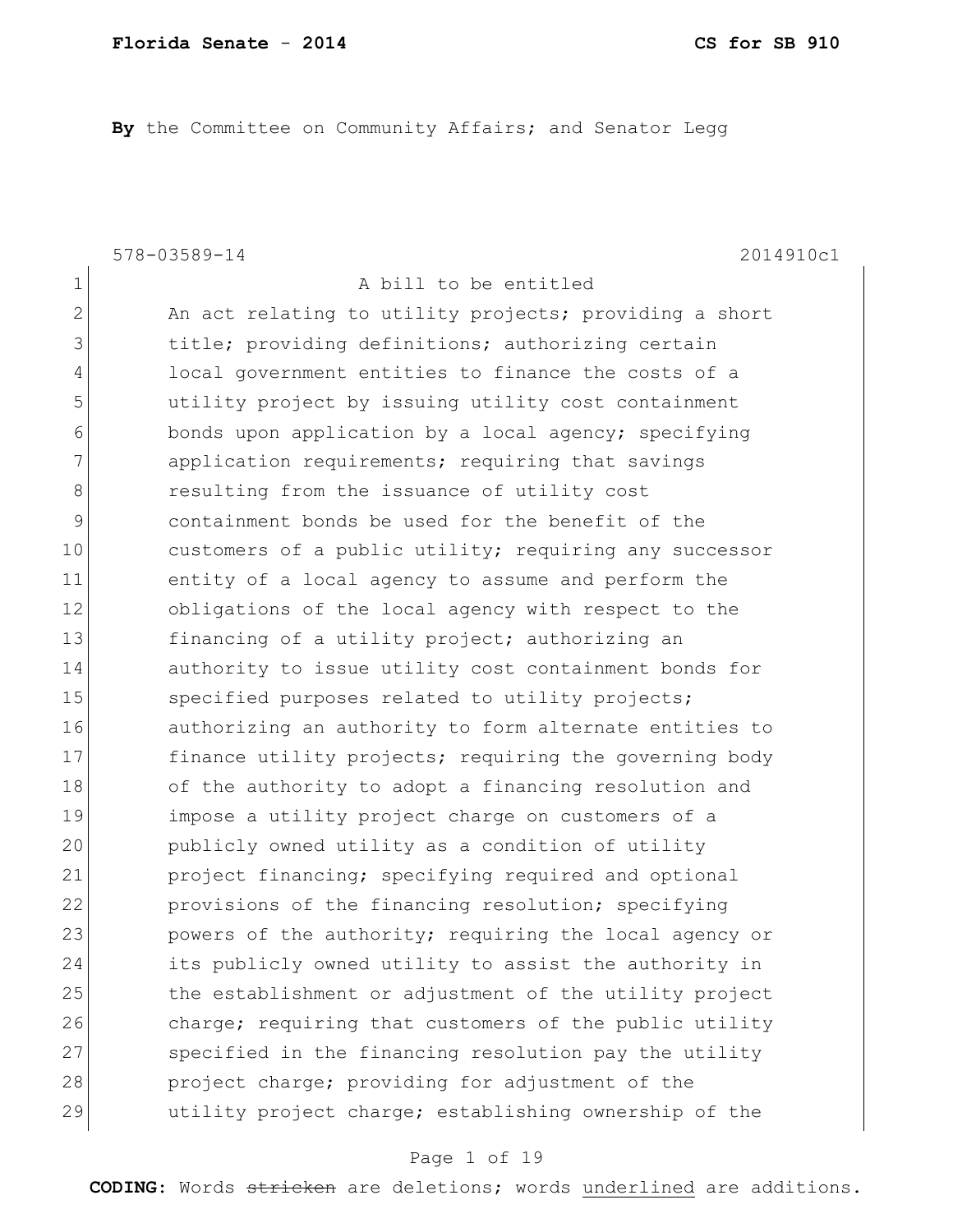|    | 2014910c1<br>578-03589-14                              |
|----|--------------------------------------------------------|
| 30 | revenues of the utility project charge; requiring the  |
| 31 | local agency or its publicly owned utility to collect  |
| 32 | the utility project charge; conditioning a customer's  |
| 33 | receipt of public utility services on payment of the   |
| 34 | utility project charge; authorizing a local agency or  |
| 35 | its publicly owned utility to use available remedies   |
| 36 | to enforce collection of the utility project charge;   |
| 37 | providing that the pledge of the utility project       |
| 38 | charge or the utility project property to secure       |
| 39 | payment of bonds issued to finance the utility project |
| 40 | is irrevocable and cannot be reduced or impaired       |
| 41 | except under certain conditions; providing that a      |
| 42 | utility project charge constitutes utility project     |
| 43 | property; providing that utility project property is   |
| 44 | subject to a lien to secure payment of costs relating  |
| 45 | to utility cost containment bonds; establishing        |
| 46 | payment priorities for the use of revenues of the      |
| 47 | utility project property; providing for the issuance   |
| 48 | and validation of utility cost containment bonds;      |
| 49 | securing the payment of utility cost containment bonds |
| 50 | and related costs; providing that utility cost         |
| 51 | containment bonds do not obligate the state or any     |
| 52 | political subdivision thereof and are not backed by    |
| 53 | their full faith and credit and taxing power;          |
| 54 | requiring that certain disclosures be printed on       |
| 55 | utility cost containment bonds; providing that         |
| 56 | financing costs related to utility cost containment    |
| 57 | bonds are an obligation of the authority only;         |
| 58 | securing the payment of the financing costs of utility |

# Page 2 of 19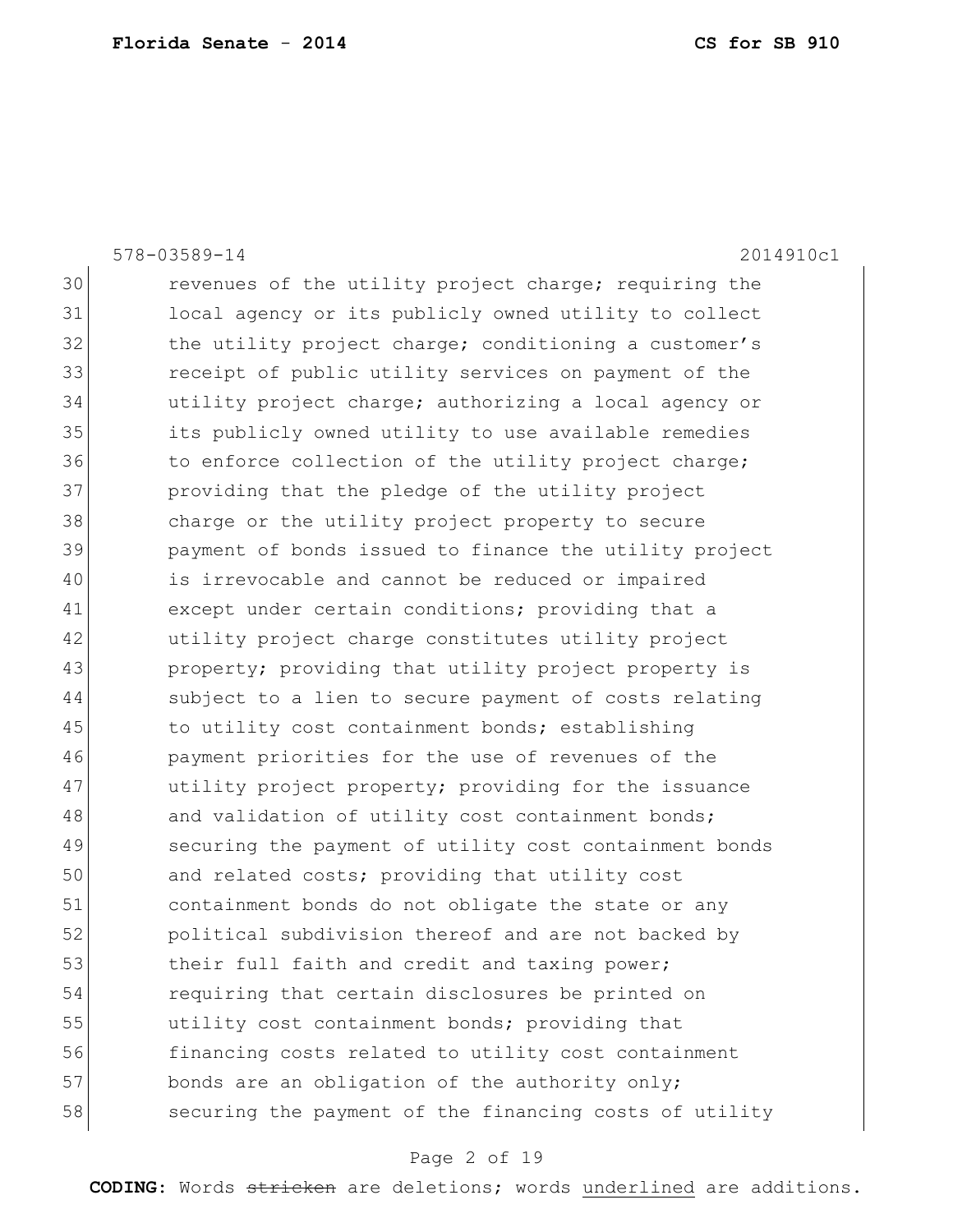|    | 578-03589-14<br>2014910c1                                        |
|----|------------------------------------------------------------------|
| 59 | cost containment bonds; prohibiting an authority with            |
| 60 | outstanding payment obligations on utility cost                  |
| 61 | containment bonds from becoming a debtor under certain           |
| 62 | federal or state laws; providing for construction;               |
| 63 | endowing public entities with certain powers;                    |
| 64 | providing an effective date.                                     |
| 65 |                                                                  |
| 66 | Be It Enacted by the Legislature of the State of Florida:        |
| 67 |                                                                  |
| 68 | Section 1. Utility Cost Containment Bond Act.-                   |
| 69 | (1) SHORT TITLE. - This section may be cited as the "Utility     |
| 70 | Cost Containment Bond Act."                                      |
| 71 | DEFINITIONS.-As used in this section, the term:<br>(2)           |
| 72 | (a) "Authority" means an entity created pursuant to s.           |
| 73 | 163.01(7)(g), Florida Statutes, which provides public utility    |
| 74 | services and whose membership consists of at least three         |
| 75 | counties. The term includes any successor to the powers and      |
| 76 | functions of such an entity.                                     |
| 77 | (b) "Cost," as applied to a utility project or a portion of      |
| 78 | a utility project financed under this act, means any of the      |
| 79 | following:                                                       |
| 80 | 1. Any part of the expense of constructing, renovating or        |
| 81 | acquiring lands, structures, real or personal property, rights,  |
| 82 | rights-of-way, franchises, easements, and interests acquired or  |
| 83 | used for a utility project.                                      |
| 84 | 2. The expense of demolishing or removing any buildings or       |
| 85 | structures on acquired land, including the expense of acquiring  |
| 86 | any lands to which the buildings or structures may be moved, and |
| 87 | the cost of all machinery and equipment used for the demolition  |
|    |                                                                  |

# Page 3 of 19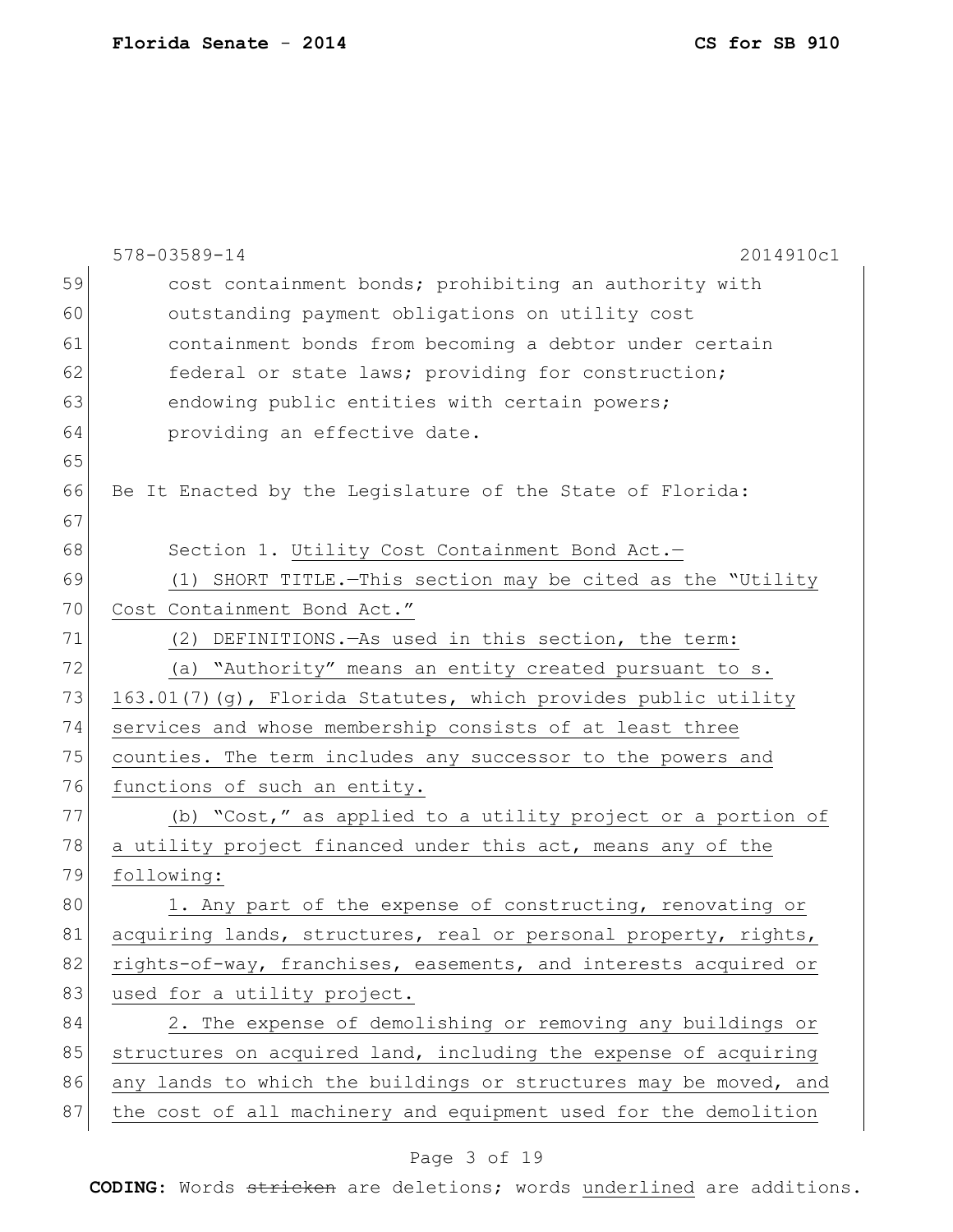| 2014910c1<br>578-03589-14                                             |
|-----------------------------------------------------------------------|
| or removal.                                                           |
| 3. Finance charges.                                                   |
| 4. Interest, as determined by the authority.                          |
| 5. Provisions for working capital and debt service                    |
| reserves.                                                             |
| 6. Expenses for extensions, enlargements, additions,                  |
| replacements, renovations, and improvements.                          |
| 7. Expenses for architectural, engineering, financial,                |
| accounting, and legal services, plans, specifications,                |
| estimates, and administration.                                        |
| 8. Any other expense necessary or incidental to determining           |
| the feasibility of constructing any utility project or                |
| incidental to the construction, acquisition, or financing of any      |
| utility project.                                                      |
| (c) "Customer" means a person receiving water, wastewater,            |
| or stormwater service from a publicly owned utility.                  |
| (d) "Financing costs" means any of the following:                     |
| 1. Interest and redemption premiums that are payable on               |
| utility cost containment bonds.                                       |
| 2. The cost of retiring the principal of utility cost                 |
| 108<br>containment bonds, whether at maturity, including acceleration |
| of maturity upon an event of default, or upon redemption,             |
| 110<br>including sinking fund redemption.                             |
| 3. The cost related to issuing or servicing utility cost              |
| containment bonds, including any payment under an interest rate       |
| swap agreement and any type of fee.                                   |
| 4. A payment or expense associated with a bond insurance              |
| policy; financial guaranty; a contract, agreement, or other           |
| credit or liquidity enhancement for bonds; or a contract,             |
|                                                                       |

# Page 4 of 19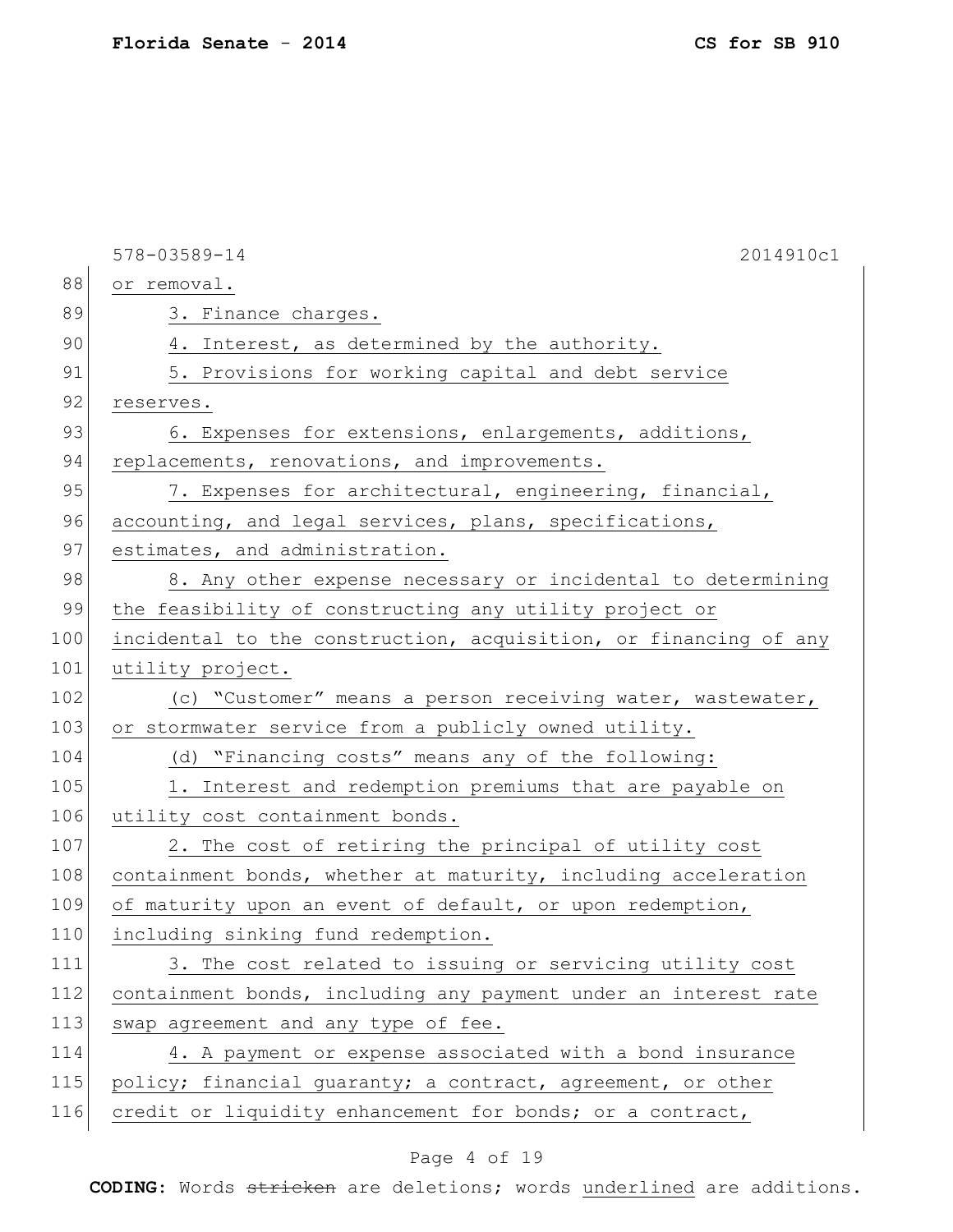|     | 578-03589-14<br>2014910c1                                          |
|-----|--------------------------------------------------------------------|
| 117 | agreement, or other financial agreement entered into in            |
| 118 | connection with utility cost containment bonds.                    |
| 119 | 5. Any coverage charges.                                           |
| 120 | 6. The funding of one or more reserve accounts relating to         |
| 121 | utility cost containment bonds.                                    |
| 122 | (e) "Finance" or "financing" includes refinancing.                 |
| 123 | (f) "Financing resolution" means a resolution adopted by           |
| 124 | the governing body of an authority that provides for the           |
| 125 | financing or refinancing of a utility project with utility cost    |
| 126 | containment bonds and that imposes a utility project charge in     |
| 127 | connection with the utility cost containment bonds in accordance   |
| 128 | with subsection (4). A financing resolution may be separate from   |
| 129 | a resolution authorizing the issuance of the bonds.                |
| 130 | (g) "Governing body" means the body that governs a local           |
| 131 | agency.                                                            |
| 132 | (h) "Local agency" means a member of the authority, or an          |
| 133 | agency or subdivision of that member, which is sponsoring or       |
| 134 | refinancing a utility project, or any municipality, county,        |
| 135 | authority, special district, public corporation, or other          |
| 136 | governmental entity of the state that is sponsoring or             |
| 137 | refinancing a utility project.                                     |
| 138 | (i) "Public utility services" means any of the following           |
| 139 | services provided by a publicly owned utility:                     |
| 140 | 1. Water.                                                          |
| 141 | 2. Wastewater.                                                     |
| 142 | 3. Stormwater.                                                     |
| 143 |                                                                    |
| 144 | The term does not include internet or cable services.              |
| 145 | "Publicly owned utility" means a utility furnishing<br>$(\dagger)$ |

# Page 5 of 19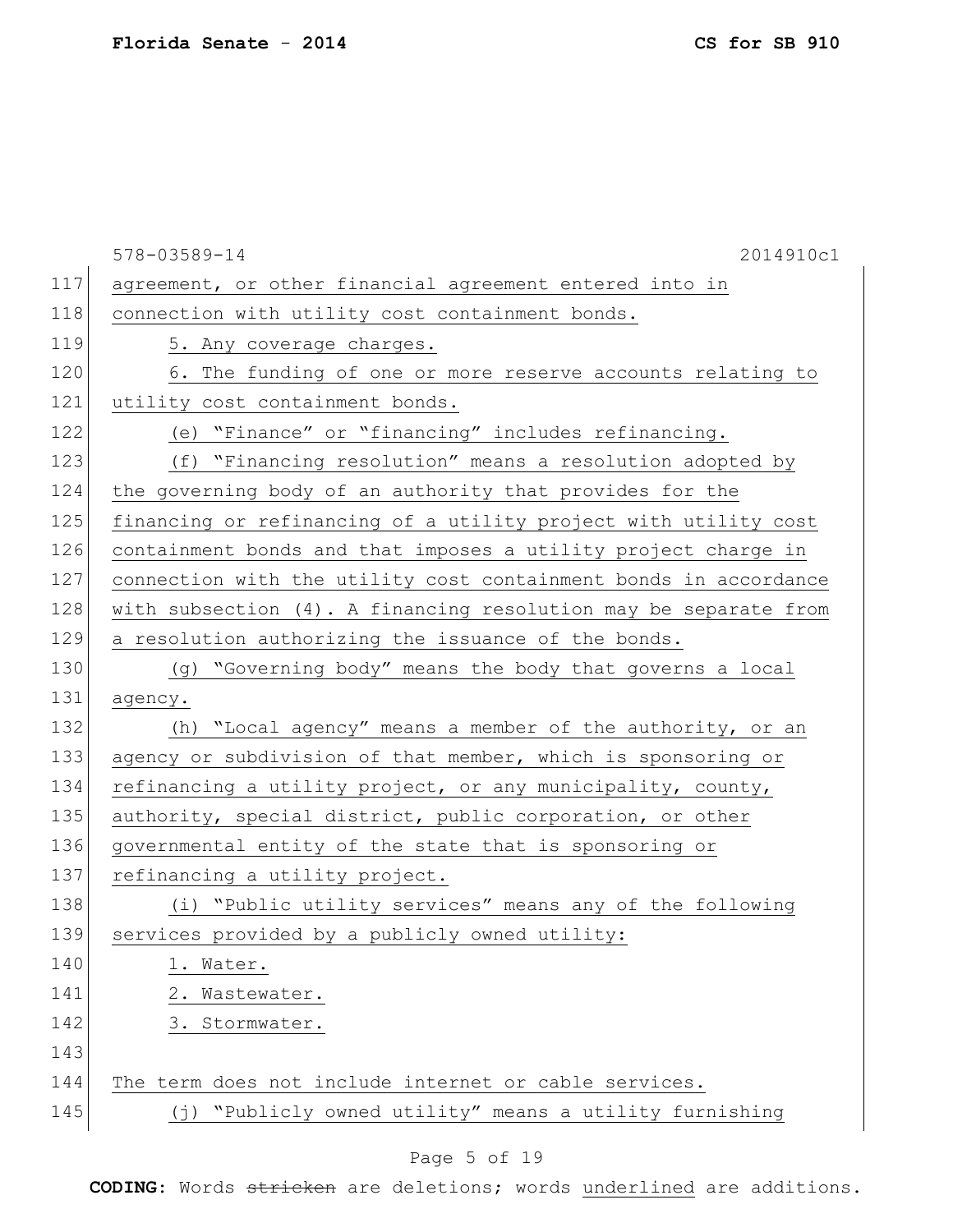|     | 578-03589-14<br>2014910c1                                        |
|-----|------------------------------------------------------------------|
| 146 | water, wastewater, or stormwater service that is owned and       |
| 147 | operated by a local agency. The term includes any successor to   |
| 148 | the powers and functions of such a utility.                      |
| 149 | (k) "Revenue" means income and receipts of the authority         |
| 150 | from any of the following:                                       |
| 151 | 1. A bond purchase agreement.                                    |
| 152 | 2. Bonds acquired by the authority.                              |
| 153 | 3. Installment sales agreements and other revenue-producing      |
| 154 | agreements entered into by the authority.                        |
| 155 | 4. Utility projects financed or refinanced by the                |
| 156 | authority.                                                       |
| 157 | 5. Grants and other sources of income.                           |
| 158 | 6. Moneys paid by a local agency.                                |
| 159 | 7. Interlocal agreements with a local agency.                    |
| 160 | 8. Interest or other income from any investment of money in      |
| 161 | any fund or account established for the payment of principal,    |
| 162 | interest, or premiums on utility cost containment bonds, or the  |
| 163 | deposit of proceeds of utility cost containment bonds.           |
| 164 | (1) "Utility cost containment bonds" means bonds, notes,         |
| 165 | commercial paper, variable rate securities, and any other        |
| 166 | evidence of indebtedness issued by an authority, the proceeds of |
| 167 | which are used directly or indirectly to pay or reimburse a      |
| 168 | local agency or its publicly owned utility for the costs of a    |
| 169 | utility project, and which are secured by a pledge of, and are   |
| 170 | payable from, utility project property.                          |
| 171 | (m) "Utility project" means the acquisition, construction,       |
| 172 | installation, retrofitting, rebuilding, or other addition to or  |
| 173 | improvement of any equipment, device, structure, process,        |
| 174 | facility, technology, rights, or property located within or      |

# Page 6 of 19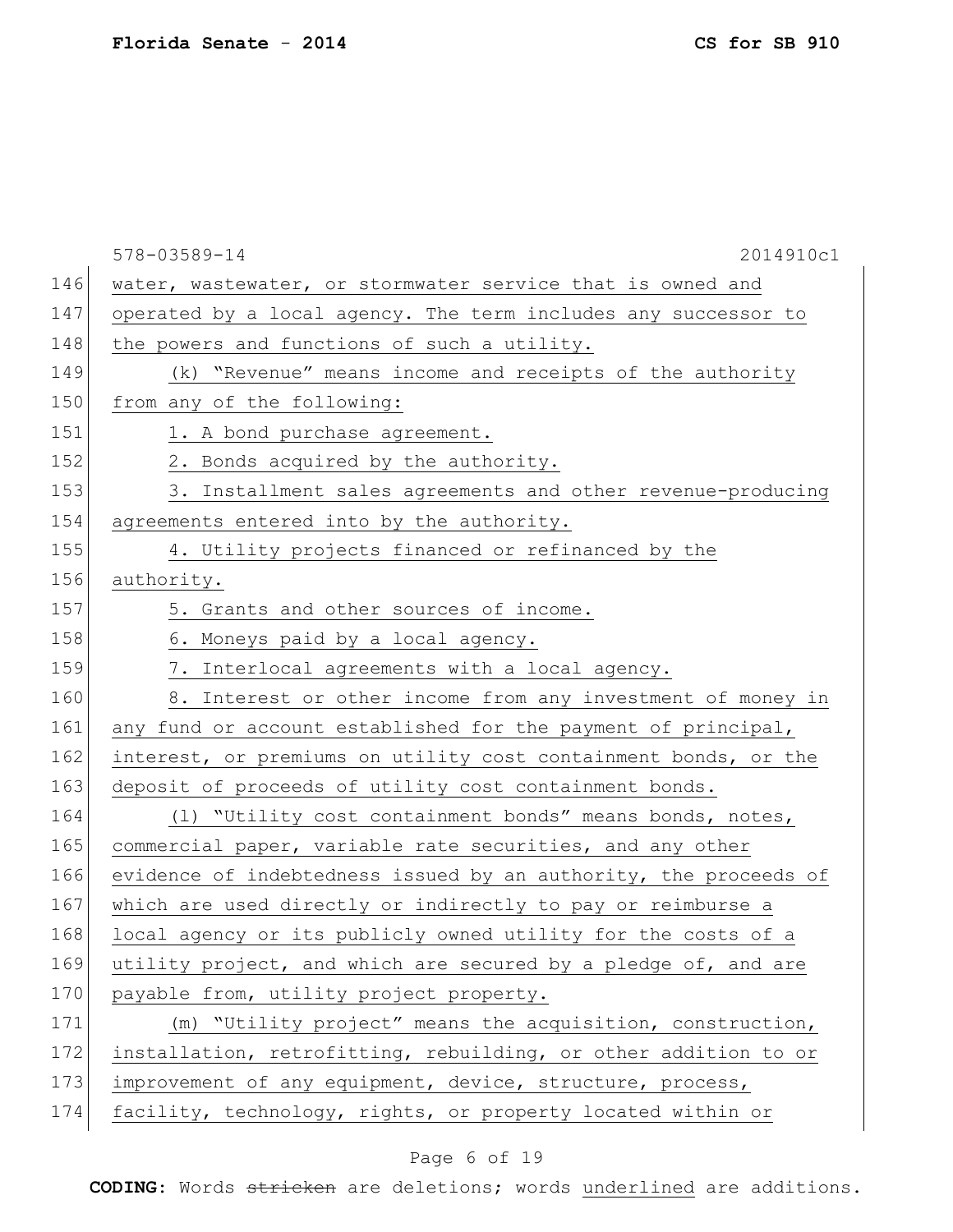578-03589-14 2014910c1 175 outside this state which is used in connection with the 176 operations of a publicly owned utility. 177 (n) "Utility project property" means the property right 178 created pursuant to subsection (6) including the right, title, 179 and interest of an authority in any of the following: 180 1. The financing resolution, the utility project charge, 181 and any adjustment to the utility project charge established in 182 accordance with subsection (5). 183 2. The financing costs of the utility cost containment 184 bonds and all revenues, and all collections, claims, payments, 185 moneys, or proceeds for, or arising from, the utility project 186 charge. 187 3. All rights to obtain adjustments to the utility project 188 charge pursuant to subsection (5). 189 (3) UTILITY PROJECTS. 190 (a) A local agency that owns and operates a publicly owned 191 utility may apply to an authority to finance the costs of a 192 utility project using the proceeds of utility cost containment 193 bonds. In its application to the authority, the local agency 194 shall specify the utility project to be financed by the utility 195 cost containment bonds and the maximum principal amount, the 196 maximum interest rate, and the maximum stated terms of the 197 utility cost containment bonds. 198 (b) A local agency may not apply to an authority for the 199 financing of a utility project under this section unless the 200 governing body has determined, in a duly noticed public meeting, 201 all of the following: 202 1. The project to be financed is a utility project. 203 2. The local agency will finance costs of the utility

### Page 7 of 19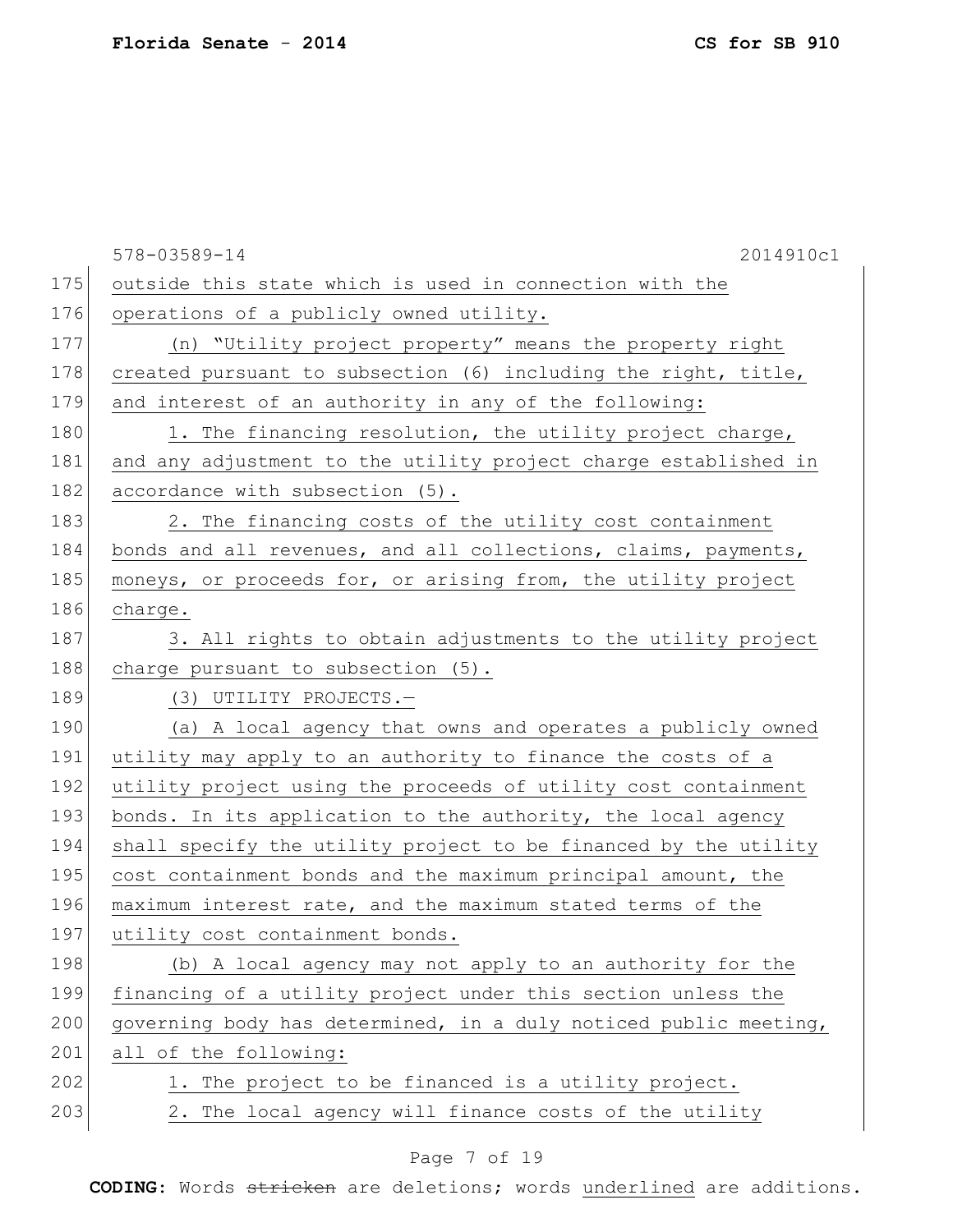578-03589-14 2014910c1 204 project and the financing costs associated with the financing 205 will be paid from utility project property, including the 206 utility project charge for the utility cost containment bonds. 207 3. Based on the best information available to the governing 208 body, the rates charged to the local agency's retail customers 209 by the publicly owned utility, including the utility project 210 charge resulting from the financing of the utility project with 211 utility cost containment bonds, are expected to be lower than 212 the rates that would be charged if the project was financed with 213 bonds payable from revenues of the publicly owned utility. 214 (c) A determination by the governing body that a project to 215 be financed with utility cost containment bonds is a utility 216 project is final and conclusive, and the utility cost 217 containment bonds issued to finance the utility project and the 218 utility project charge shall be valid and enforceable as set 219 forth in the financing resolution and the documents relating to 220 the utility cost containment bonds. 221 (d) The savings resulting from the issuance of utility cost 222 containment bonds for a utility project must be used to directly 223 benefit the customers of the publicly owned utility through rate 224 reductions or other programs. 225 (e) If a local agency that has outstanding utility cost 226 containment bonds ceases to operate a water, wastewater, or 227 stormwater utility, directly or through its publicly owned 228 utility, references in this section to the local agency or to 229 its publicly owned utility shall be to the successor entity. The 230 successor entity shall assume and perform all obligations of the 231 local agency and its publicly owned utility required by this 232 section and shall assume the servicing agreement required under

#### Page 8 of 19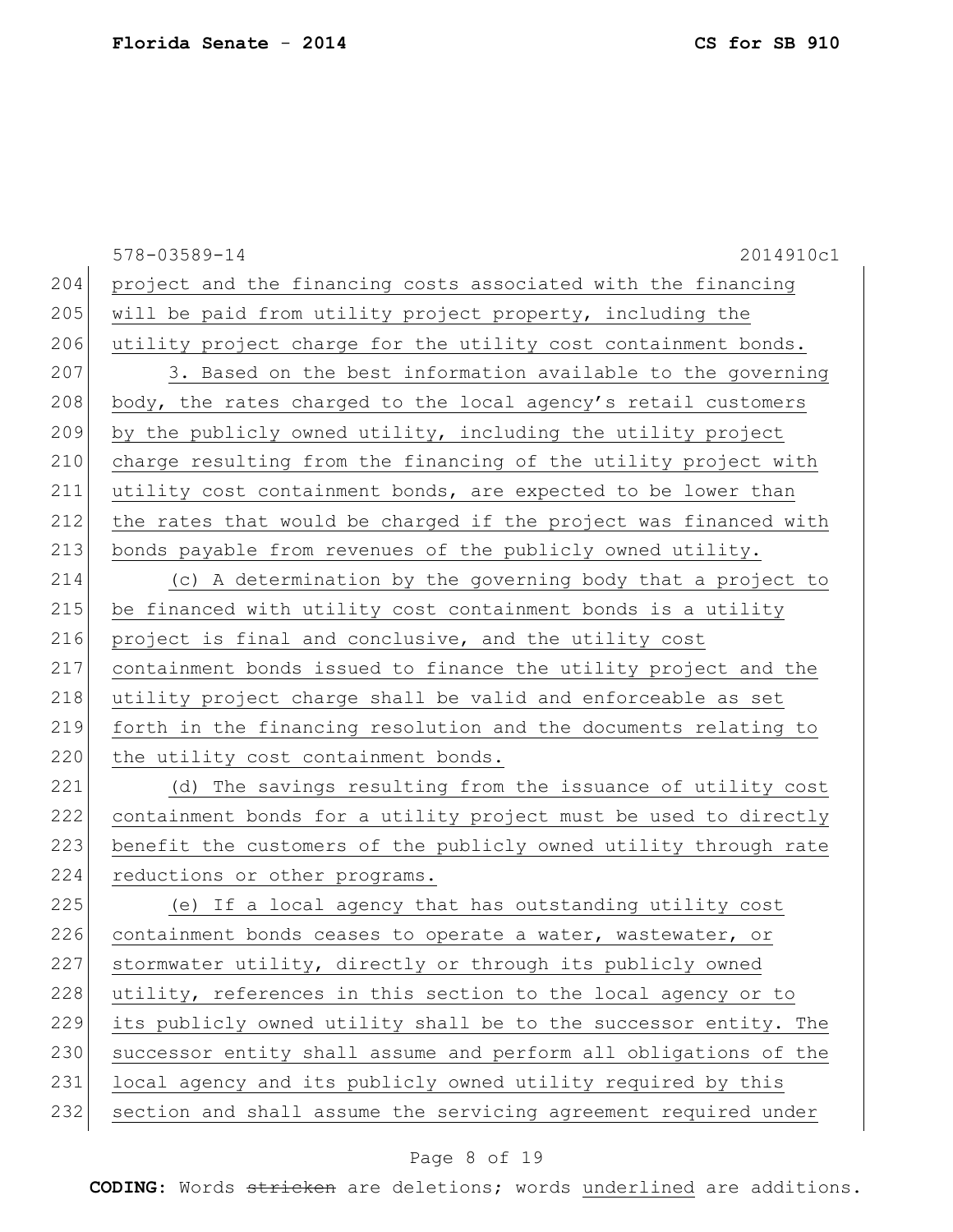578-03589-14 2014910c1 233 | subsection (4) while the utility cost containment bonds remain 234 outstanding. 235 (4) FINANCING UTILITY PROJECTS. 236 (a) An authority may issue utility cost containment bonds 237 to finance or refinance utility projects; refinance debt of a 238 local agency incurred in financing or refinancing utility 239 projects, provided such refinancing results in present value 240 savings to the local agency; or, with the approval of the local 241 agency, refinance previously issued utility cost containment 242 bonds. 243 1. To finance a utility project, the authority may: 244 a. Form a single-purpose limited liability company and 245 authorize the company to adopt the financing resolution of such 246 utility project; or 247 b. Create a new single-purpose entity by interlocal 248 agreement whose membership shall consist of the authority and 249 two or more of its members or other public agencies. 250 2. A single-purpose limited liability company or a single-251 purpose entity may be created by the authority solely for the 252 purpose of performing the duties and responsibilities of the 253 authority specified in this section and shall constitute an 254 authority for all purposes of this section. Reference to the 255 authority includes a company or entity created under this 256 paragraph. 257 (b) The governing body of an authority that is financing 258 the costs of a utility project shall adopt a financing 259 resolution and shall impose a utility project charge as 260 described in subsection (5). All provisions of a financing 261 resolution adopted pursuant to this section are binding on the

#### Page 9 of 19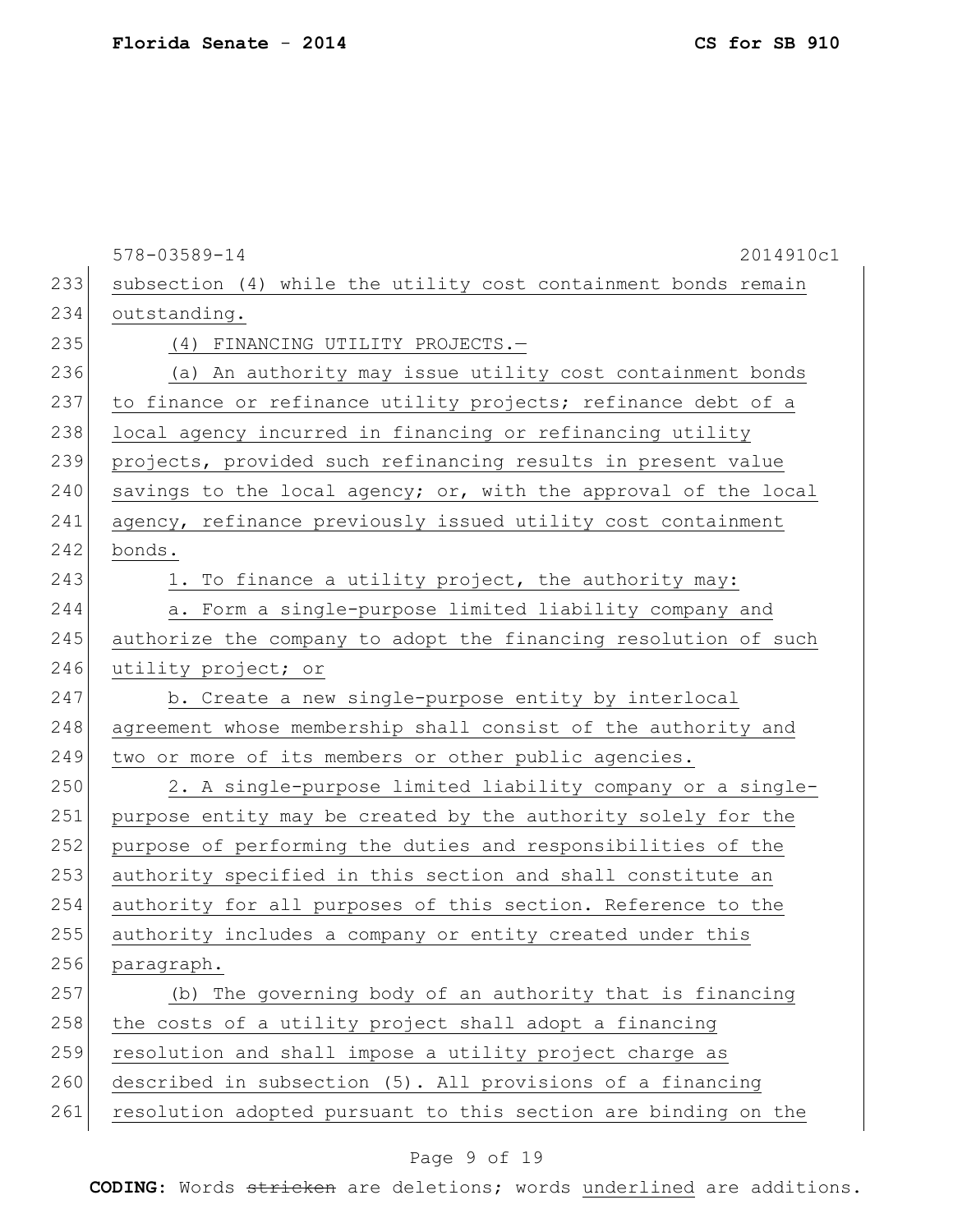578-03589-14 2014910c1 262 authority. 263 1. The financing resolution must: 264 a. Provide a brief description of the financial calculation 265 method the authority will use in determining the utility project 266 charge. The calculation method shall include a periodic 267 adjustment methodology to be applied at least annually to the 268 utility project charge. The authority shall establish the 269 allocation of the utility project charge among classes of 270 customers of the publicly owned utility. The decision of the 271 authority shall be final and conclusive, and the method of 272 calculating the utility project charge and the periodic  $273$  adjustment may not be changed; 274 b. Require each customer in the class or classes of 275 customers specified in the financing resolution who receives 276 water, wastewater, or stormwater service through the publicly 277 owned utility to pay the utility project charge regardless of  $278$  whether the customer has an agreement to receive water, 279 wastewater, or stormwater service from a person other than the 280 publicly owned utility; 281 c. Require that the utility project charge be charged 282 separately from other charges on the bill of customers of the 283 publicly owned utility in the class or classes of customers 284 specified in the financing resolution; and 285 d. Require that the authority enter into a servicing 286 agreement with the local agency or its publicly owned utility to 287 collect the utility project charge.  $288$  2. The authority may require in the financing resolution  $289$  that, in the event of a default by the local agency or its 290 publicly owned utility with respect to revenues from the utility

#### Page 10 of 19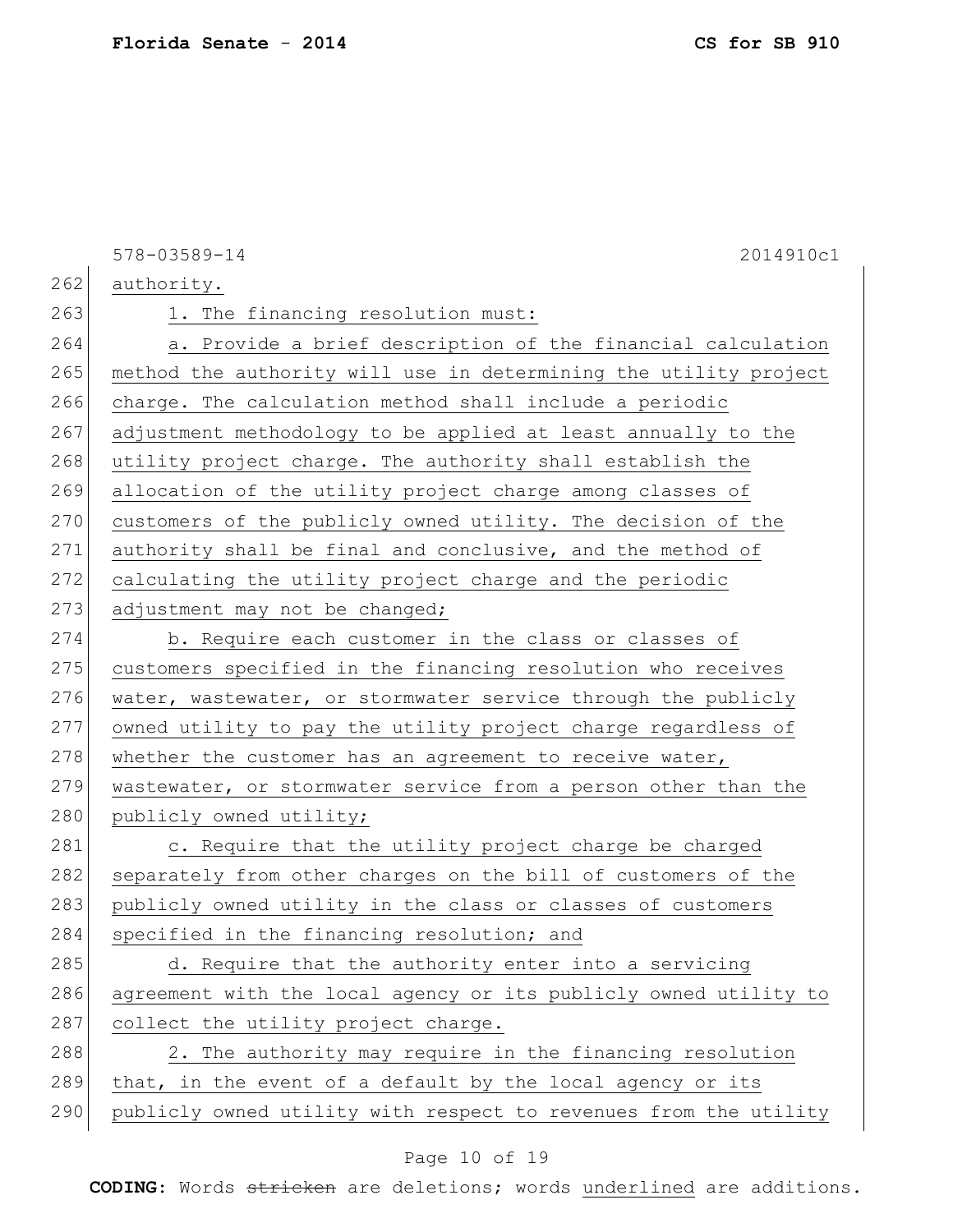|     | 2014910c1<br>578-03589-14                                        |
|-----|------------------------------------------------------------------|
| 291 | project property, the authority, upon application by the         |
| 292 | beneficiaries of the statutory lien as set forth in subsection   |
| 293 | (6), shall order the sequestration and payment to the            |
| 294 | beneficiaries of revenues arising from utility project property. |
| 295 | This provision does not limit any other remedies available to    |
| 296 | the beneficiaries by reason of default.                          |
| 297 | (c) An authority has all the powers provided in this             |
| 298 | section and under s. 163.01(7)(g), Florida Statutes.             |
| 299 | (5) UTILITY PROJECT CHARGE.-                                     |
| 300 | (a) The authority shall impose a sufficient utility project      |
| 301 | charge, based on estimates of water, wastewater, or stormwater   |
| 302 | service usage, to ensure timely payment of all financing costs   |
| 303 | with respect to utility cost containment bonds. The local agency |
| 304 | or its publicly owned utility shall provide the authority with   |
| 305 | information concerning the publicly owned utility which may be   |
| 306 | required by the authority in establishing the utility project    |
| 307 | charge.                                                          |
| 308 | (b) The utility project charge is a nonbypassable charge to      |
| 309 | all present and future customers of the publicly owned utility   |
| 310 | in the class or classes of customers specified in the financing  |
| 311 | resolution upon its adoption. If a customer of the publicly      |
| 312 | owned utility that is subject to a utility project charge enters |
| 313 | into an agreement to purchase water, wastewater, or stormwater   |
| 314 | service from a supplier other than the publicly owned utility,   |
| 315 | the customer shall remain liable for the payment of the utility  |
| 316 | project charge if the customer has received any service or       |
| 317 | benefit from the publicly owned utility subsequent to the date   |
| 318 | the utility project charged is imposed.                          |
| 319 | (c) The authority shall determine at least annually and at       |

# Page 11 of 19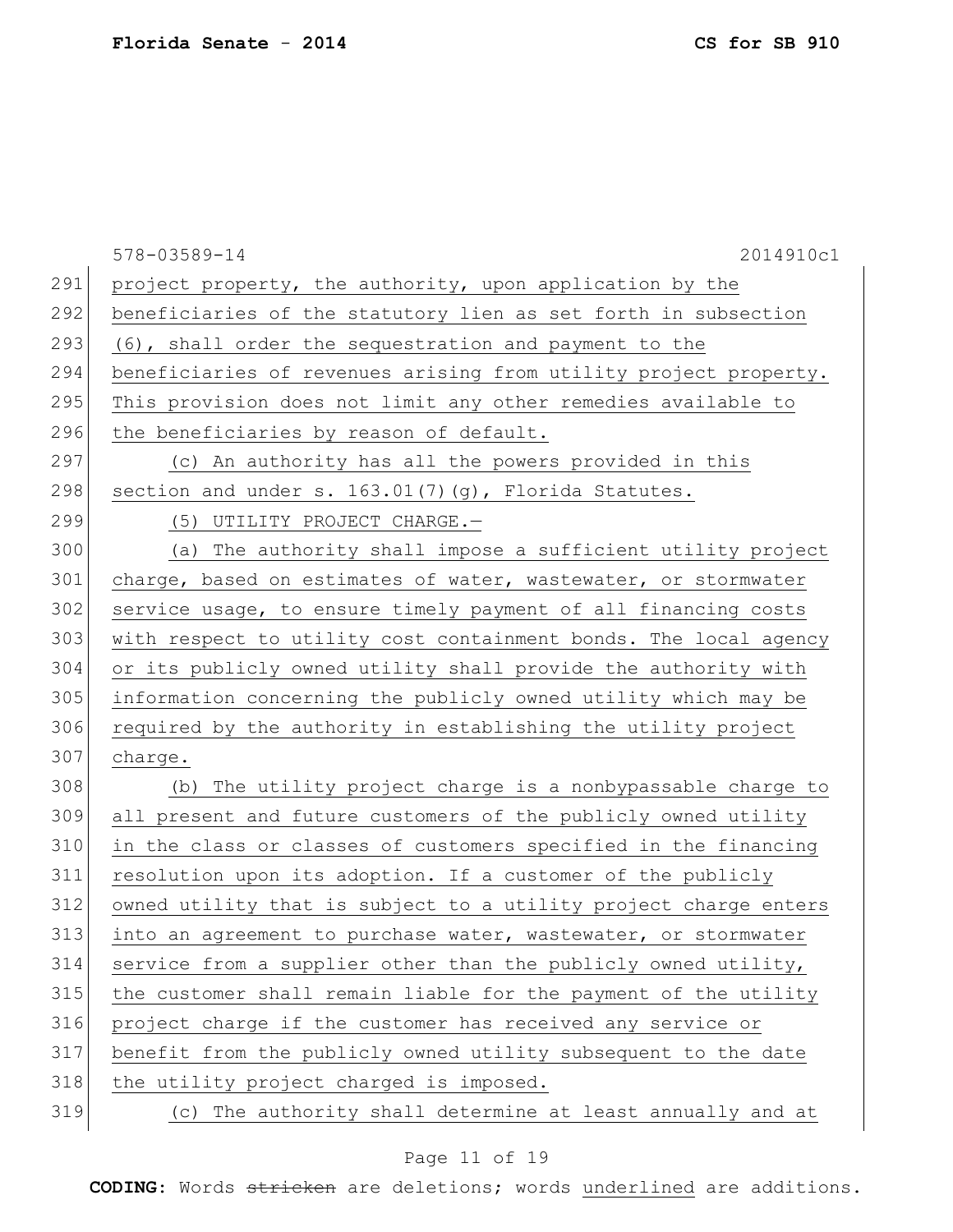|     | 578-03589-14<br>2014910c1                                        |
|-----|------------------------------------------------------------------|
| 320 | such additional intervals as provided in the financing           |
| 321 | resolution and documents related to the applicable utility cost  |
| 322 | containment bonds whether adjustments to the utility project     |
| 323 | charge are required. The authority shall use the adjustment to   |
| 324 | correct for any overcollection or undercollection of financing   |
| 325 | costs from the utility project charge or to make any other       |
| 326 | adjustment necessary to ensure the timely payment of the         |
| 327 | financing costs of the utility cost containment bonds, including |
| 328 | adjustment of the utility project charge to pay any debt service |
| 329 | coverage requirement for the utility cost containment bonds. The |
| 330 | local agency or its publicly owned utility shall provide the     |
| 331 | authority with information concerning the publicly owned utility |
| 332 | which may be required by the authority in adjusting the utility  |
| 333 | project charge.                                                  |
| 334 | 1. If the authority determines that an adjustment to the         |
| 335 | utility project charge is required, the adjustment shall be made |
| 336 | using the methodology specified in the financing resolution.     |
| 337 | 2. The adjustment may not impose the utility project charge      |
| 338 | on a class of customers that was not subject to the utility      |
| 339 | project charge pursuant to the financing resolution imposing the |
| 340 | utility project charge.                                          |
| 341 | (d) Revenues from a utility project charge are special           |
| 342 | revenues of the authority and do not constitute revenue of the   |
| 343 | local agency or its publicly owned utility for any purpose,      |
| 344 | including, but not limited to, any dedication, commitment, or    |
| 345 | pledge of revenue, receipts, or other income that the local      |
| 346 | agency or its publicly owned utility has made or will make for   |
| 347 | the security of any of its obligations.                          |
| 348 | (e) The local agency or its publicly owned utility shall         |

# Page 12 of 19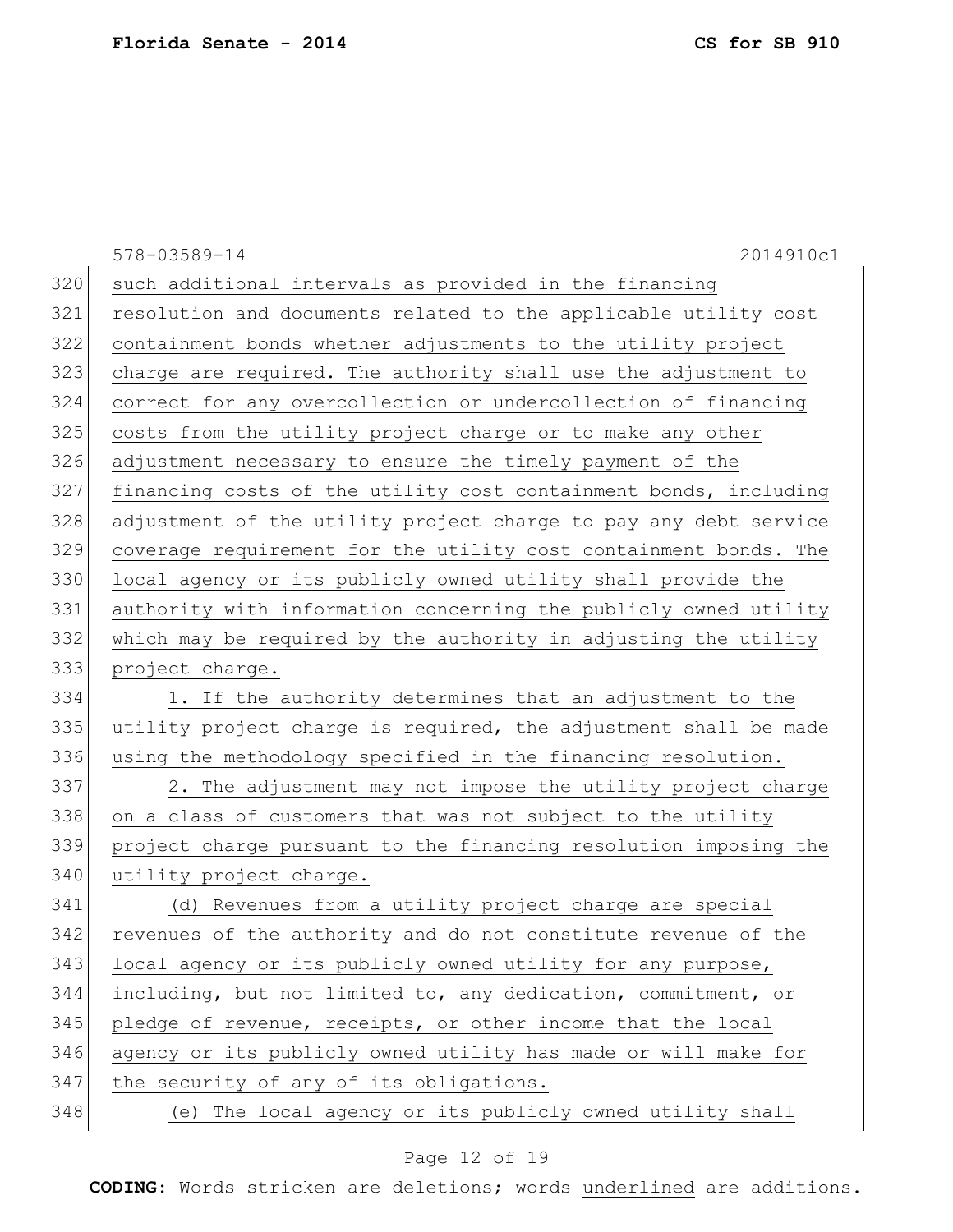578-03589-14 2014910c1 act as a servicing agent for collecting the utility project charge throughout the duration of the servicing agreement required by the financing resolution. The local agency or its publicly owned utility shall hold the money collected in trust 353 for the exclusive benefit of the persons entitled to have the financing costs paid from the utility project charge and the money does not lose its character as revenues of the authority by virtue of possession by the local agency or its publicly owned utility. (f) The timely and complete payment of all utility project 359 charges by the customer shall be a condition of receiving water, 360 wastewater, or stormwater service from the publicly owned utility. The local agency or its publicly owned utility may use its established collection policies and remedies provided under 363 law to enforce collection of the utility project charge. A customer liable for a utility project charge may not withhold 365 payment, in whole or in part, thereof. (g) The pledge of a utility project charge to secure payment of utility cost containment bonds is irrevocable, and 368 the state, or any other entity, may not reduce, impair, or otherwise adjust the utility project charge, except that the authority shall implement the periodic adjustments to the 371 utility project charge as provided under this subsection. 372 (6) UTILITY PROJECT PROPERTY. (a) A utility project charge constitutes utility project property on the effective date of the financing resolution 375 authorizing such utility project charge. Utility project 376 property constitutes property, including for contracts securing utility cost containment bonds, regardless of whether the

#### Page 13 of 19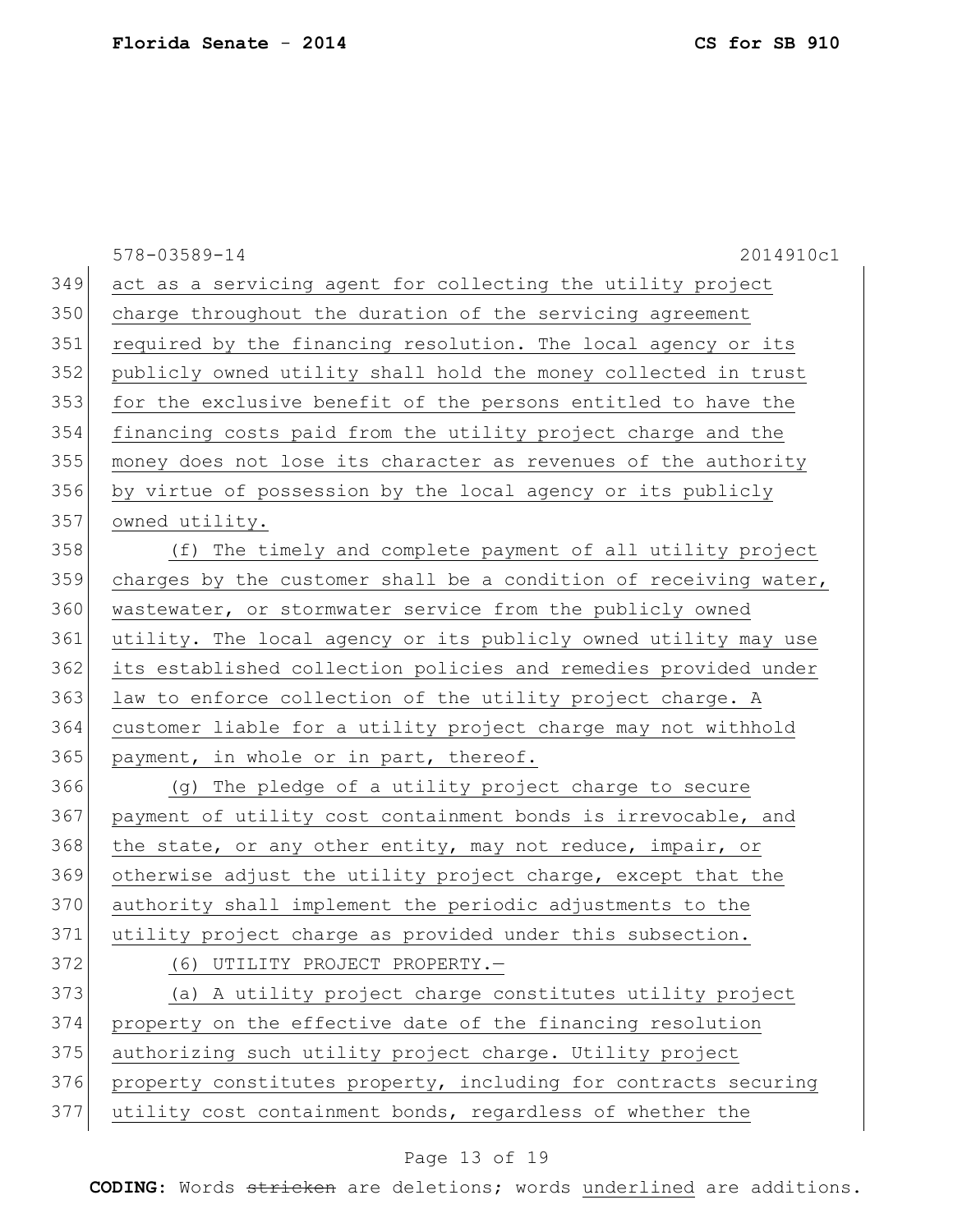|     | 2014910c1<br>578-03589-14                                        |
|-----|------------------------------------------------------------------|
| 378 | revenues and proceeds arising with respect to the utility        |
| 379 | project property have accrued. Utility project property shall    |
| 380 | continuously exist as property for all purposes with all of the  |
| 381 | rights and privileges of this section for the period provided in |
| 382 | the financing resolution or until all financing costs with       |
| 383 | respect to the related utility cost containment bonds are paid   |
| 384 | in full, whichever occurs first.                                 |
| 385 | (b) Upon the effective date of the financing resolution,         |
| 386 | the utility project property is subject to a first priority      |
| 387 | statutory lien to secure the payment of the utility cost         |
| 388 | containment bonds.                                               |
| 389 | 1. The lien secures the payment of all financing costs then      |
| 390 | existing or subsequently arising to the holders of the utility   |
| 391 | cost containment bonds, the trustee or representative for the    |
| 392 | holders of the utility cost containment bonds, and any other     |
| 393 | entity specified in the financing resolution or the documents    |
| 394 | relating to the utility cost containment bonds.                  |
| 395 | 2. The lien attaches to the utility project property             |
| 396 | regardless of the current ownership of the utility project       |
| 397 | property, including any local agency or its publicly owned       |
| 398 | utility, the authority, or other person.                         |
| 399 | 3. Upon the effective date of the financing resolution, the      |
| 400 | lien is valid and enforceable against the owner of the utility   |
| 401 | project property and all third parties, and additional public    |
| 402 | notice is not required.                                          |
| 403 | 4. The lien is a continuously perfected lien on all              |
| 404 | revenues and proceeds generated from the utility project         |
| 405 | property, regardless of whether the revenues or proceeds have    |
| 406 | accrued.                                                         |

# Page 14 of 19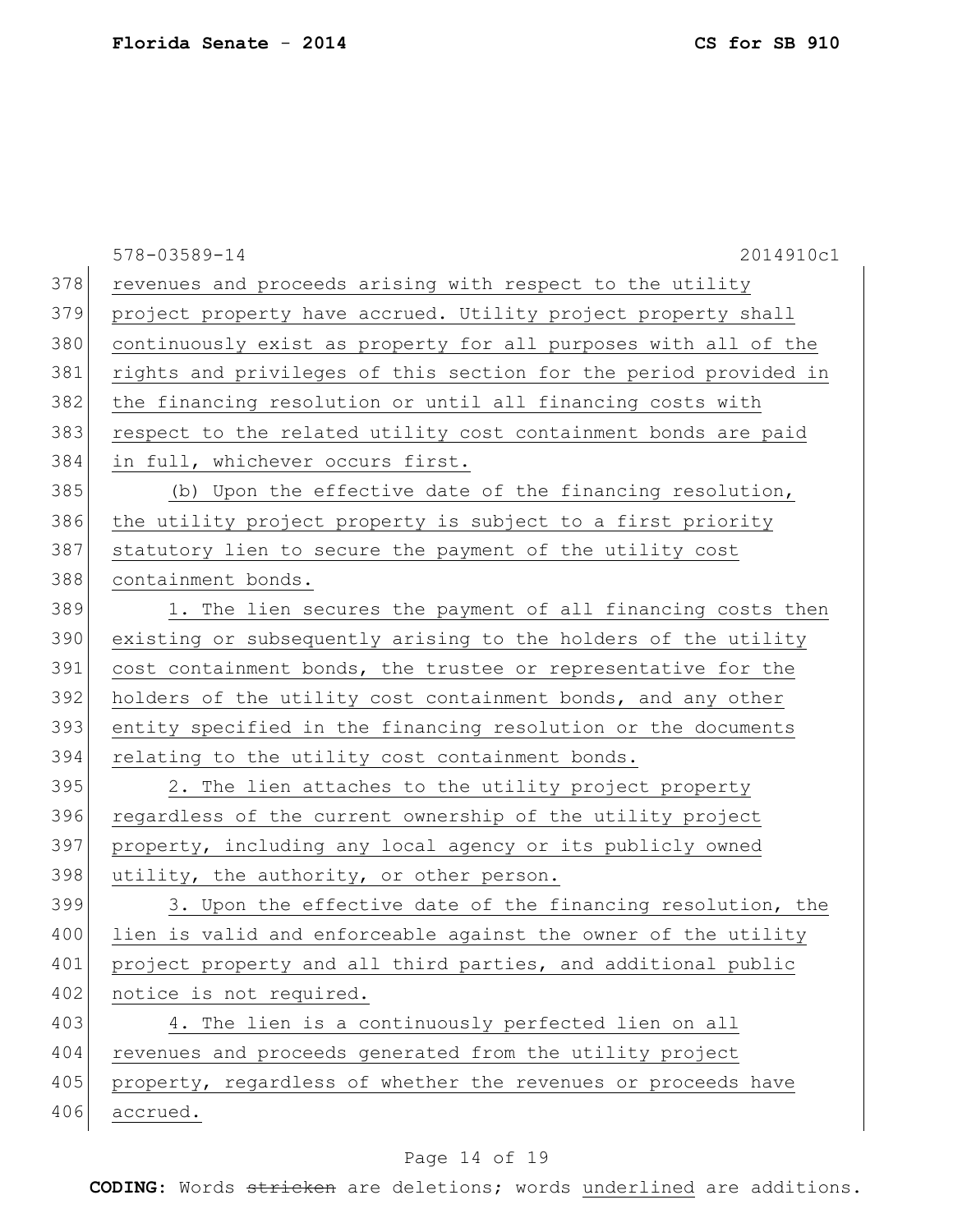578-03589-14 2014910c1 407 (c) All revenues with respect to utility project property 408 related to utility cost containment bonds, including payments of 409 the utility project charge, shall be applied first to the 410 payment of the financing costs of the utility cost containment 411 bonds then due, including the funding of reserves for the 412 utility cost containment bonds. Any excess revenues shall be 413 applied as determined by the authority for the benefit of the 414 utility for which the utility cost containment bonds were 415 issued. 416 (7) UTILITY COST CONTAINMENT BONDS.-417 (a) Utility cost containment bonds shall be issued within 418 the parameters of the financing provided by the authority 419 pursuant to this section. The proceeds of the utility cost 420 containment bonds made available to the local agency or its 421 publicly owned utility shall be used for the utility project 422 identified in the application for financing of the utility 423 project or used to refinance indebtedness of the local agency 424 which financed or refinanced utility projects. 425 (b) Utility cost containment bonds shall be issued in 426 accordance with this section and s.  $163.01(7)(g)8$ ., Florida 427 Statutes, and may be validated pursuant to s. 163.01(7)(q)9., 428 Florida Statutes. 429 (c) The authority shall pledge the utility project property 430 as security for the payment of the utility cost containment 431 bonds. All rights of an authority with respect to utility 432 project property pledged as security for the payment of utility 433 cost containment bonds shall be for the benefit of, and 434 enforceable by, the beneficiaries of the pledge to the extent 435 provided in the financing documents relating to the utility cost

#### Page 15 of 19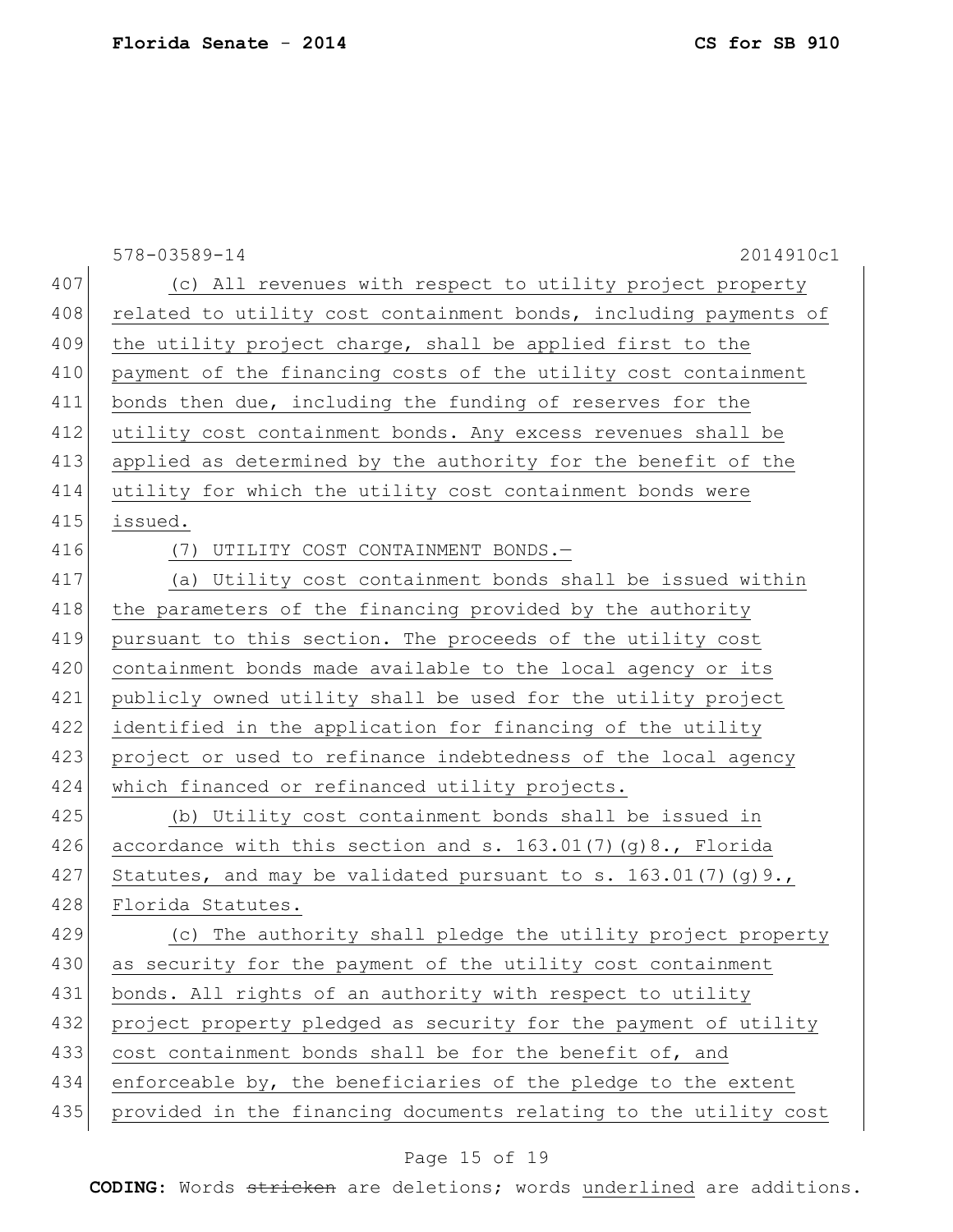578-03589-14 2014910c1 436 containment bonds. 437 1. If utility project property is pledged as security for 438 the payment of utility cost containment bonds, the local agency 439 or its publicly owned utility shall enter into a contract with 440 the authority which requires, at a minimum, that the publicly 441 owned utility: 442 a. Continue to operate its publicly owned utility, 443 including the utility project that is being financed or 444 refinanced; 445 b. Collect the utility project charge from customers for 446 the benefit and account of the authority and the beneficiaries 447 of the pledge of the utility project charge; and 448 c. Separately account for and remit revenue from the 449 utility project charge to, or for the account of, the authority. 450 2. The pledge of a utility project charge to secure payment 451 of utility cost containment bonds is irrevocable, and the state 452 or any other entity may not reduce, impair, or otherwise adjust 453 the utility project charge, except that the authority shall 454 implement periodic adjustments to the utility project charge as 455 provided under subsection (5). 456 (d) Utility cost containment bonds shall be nonrecourse to 457 the credit or any assets of the local agency or the publicly 458 owned utility but shall be payable from, and secured by a pledge 459 of, the utility project property relating to the utility cost 460 containment bonds and any additional security or credit 461 enhancement specified in the documents relating to the utility 462 cost containment bonds. If, pursuant to subsection  $(4)$ , the 463 authority is financing the project through a single-purpose 464 limited liability company, the utility cost containment bonds

#### Page 16 of 19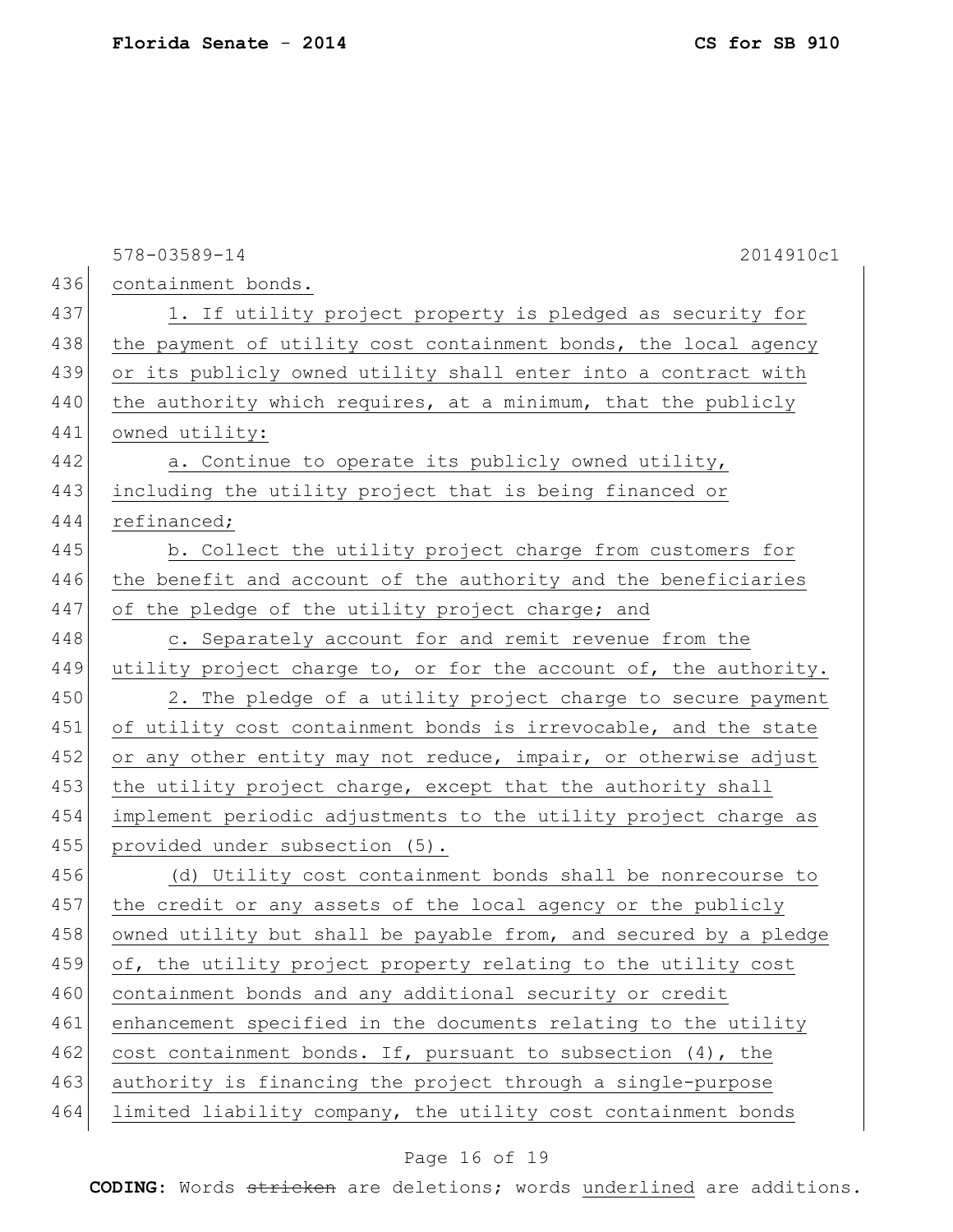|     | 578-03589-14<br>2014910c1                                        |
|-----|------------------------------------------------------------------|
| 465 | shall be payable from, and secured by, a pledge of amounts paid  |
| 466 | by the company to the authority from the applicable utility      |
| 467 | project property. This provision shall be the exclusive method   |
| 468 | of perfecting a pledge of utility project property by the        |
| 469 | company securing the payment of financing costs under any        |
| 470 | agreement of the company in connection with the issuance of      |
| 471 | utility cost containment bonds.                                  |
| 472 | (e) The issuance of utility cost containment bonds does not      |
| 473 | obligate the state or any political subdivision thereof to levy  |
| 474 | or to pledge any form of taxation to pay the utility cost        |
| 475 | containment bonds or to make any appropriation for their         |
| 476 | payment. All utility cost containment bonds must contain on      |
| 477 | their face a statement in substantially the following form:      |
| 478 |                                                                  |
| 479 | "Neither the full faith and credit nor the taxing power of the   |
| 480 | State of Florida or any political subdivision thereof is pledged |
| 481 | to the payment of the principal of, or interest on, this bond."  |
| 482 |                                                                  |
| 483 | (f) Notwithstanding any other law or this section, a             |
| 484 | financing resolution or other resolution of the authority, or    |
| 485 | documents relating to utility cost containment bonds, the        |
| 486 | authority may not rescind, alter, or amend any resolution or     |
| 487 | document that pledges utility cost charges for payment of        |
| 488 | utility cost containment bonds.                                  |
| 489 | (g) Subject to the terms of the pledge document created          |
| 490 | under this part, the validity and relative priority of a pledge  |
| 491 | is not defeated or adversely affected by the commingling of      |
| 492 | revenues generated by the utility project property with other    |
| 493 | funds of the local agency or the publicly owned utility          |
|     |                                                                  |

# Page 17 of 19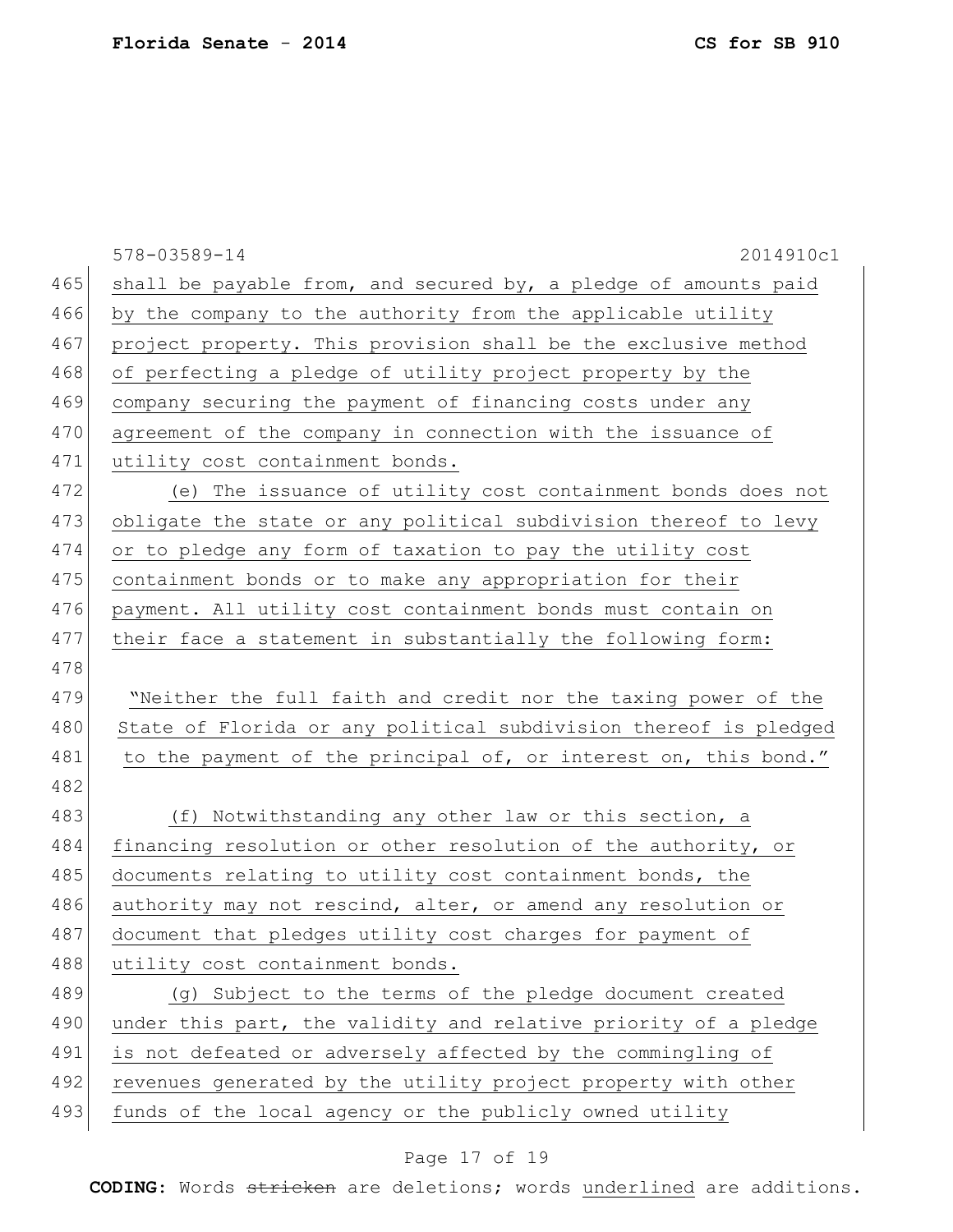578-03589-14 2014910c1 collecting a utility project charge on behalf of an authority. (h) Financing costs in connection with utility cost 496 containment bonds are a special obligation of the authority and do not constitute a liability of the state or any political 498 subdivision thereof. Financing costs are not a pledge of the full faith and credit of the state or any political subdivision 500 thereof, including the authority, but are payable solely from 501 the funds in the documents relating to the utility cost containment bonds. This provision does not preclude guarantees or credit enhancements in connection with utility cost containment bonds. (i) Except as otherwise provided in this section with 506 respect to adjustments to a utility project charge, the recovery of the financing costs for the utility cost containment bonds 508 from the utility project charge shall be irrevocable and the 509 authority does not have the power, either by rescinding, altering, or amending the applicable financing resolution, to revalue or revise for ratemaking purposes the financing costs of utility cost containment bonds; to determine that the financing costs for the related utility cost containment bonds or the utility project charge is unjust or unreasonable; or to in any way reduce or impair the value of utility project property that includes the utility project charge, either directly or indirectly. The amount of revenues arising with respect to the 518 financing costs for the related utility cost containment bonds or the utility project charge are not subject to reduction, 520 impairment, postponement, or termination for any reason until all financing costs to be paid from the utility project charge 522 are fully met and discharged.

#### Page 18 of 19